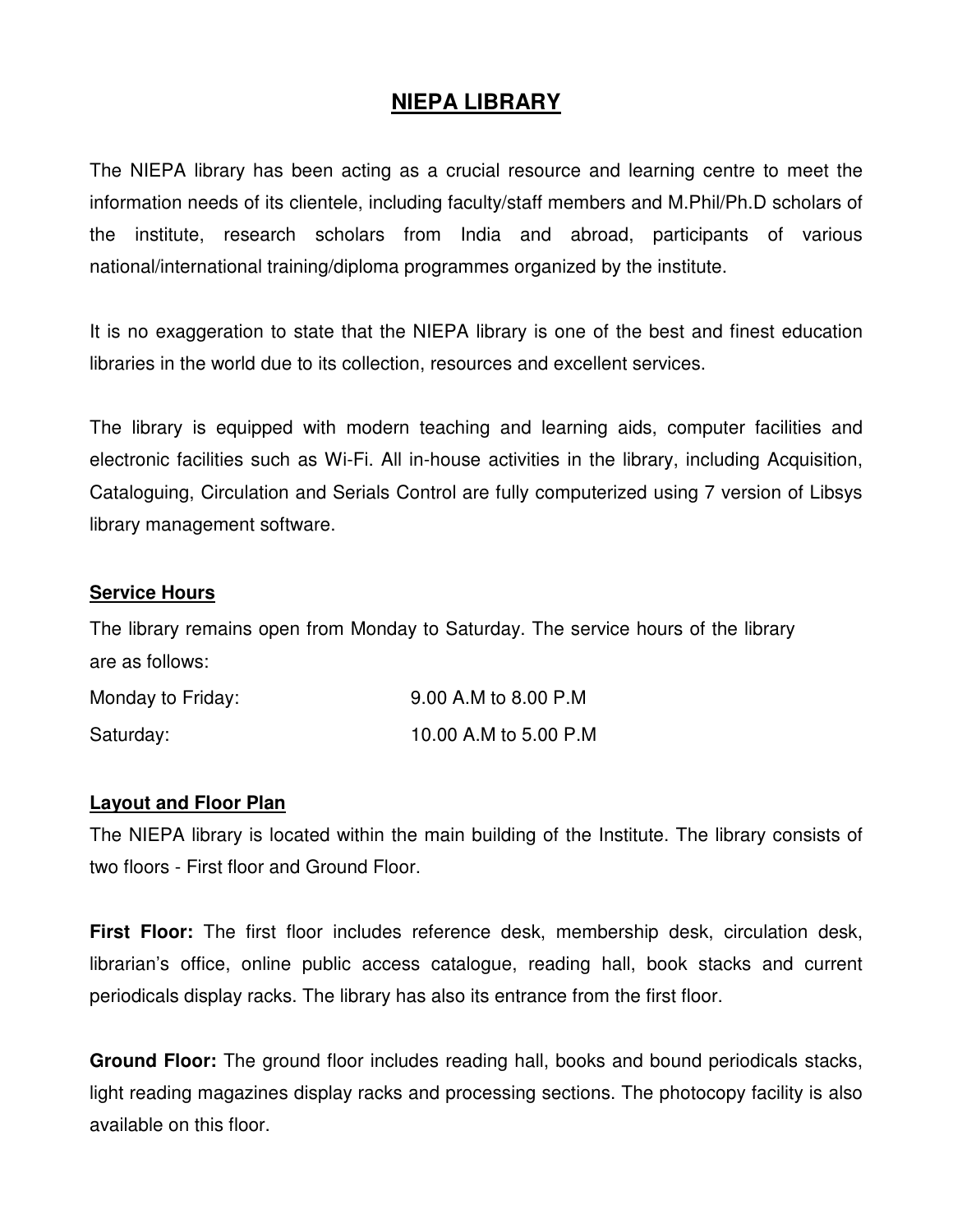### **Library Collection**

The collection development is a core activity of the library. It has undergone remarkable changes in the last decade due to increasing demands of users for e-resources. The NIEPA library has also changed, its collection development strategy. The library currently subscribes to over 90% of its journals in both print and online formats. However, the books are still preferred in the print only.

The library has a rich and unique collection of books, journals, and e-resources on educational planning and management. Besides, the library also has a good country collection of books in the areas of education and its allied disciplines. The library subscribes to 170 current national and international journals with 14 popular light reading magazines. Most of the core international journals in the field of Education are acquired by the library.

The total collection of the library is as follows:

| S. No. | Collection                                | Size in Numbers |
|--------|-------------------------------------------|-----------------|
| 1.     | <b>Books</b>                              | 43,211          |
| 2.     | <b>Bound Volumes of Journals</b>          | 8,127           |
| 3.     | <b>Current Journals</b>                   | 221             |
|        | (Subscribed $170 +$ Exchange $51 = 221$ ) |                 |
| 4.     | <b>Online Databases</b>                   | 6               |
| 5.     | <b>Light Reading Magazines</b>            | 14              |

### **Electronic Resources**

All e-resources (e-journals, e-books and e-databases) are subscribed by the library for academic purpose only. These resources can be searched, browsed and material may be downloaded and printed as single copies of articles as is done in the case of printed library material. The e-resources with their URLs can be accessed on the Intranet at http://14.139.60.156:8080/jopacv11/html/SearchForm (through NIEPA website)

E-resources may be divided into two categories:

Full Text Sources:

**B** Sage Education Collection (95 journals)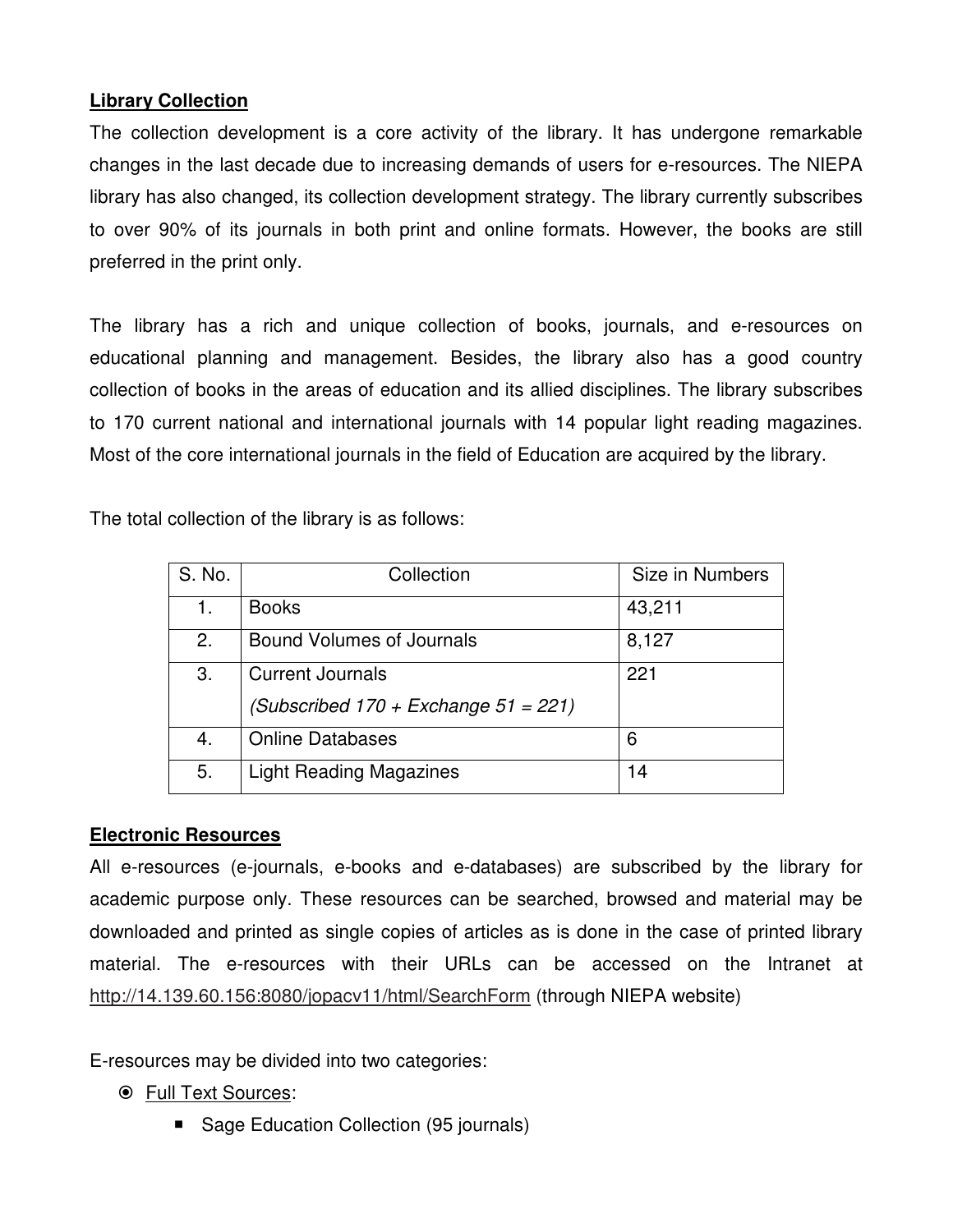- **JSTOR (Complete Archive)**
- **Emerald Education e Journal Collection (23 journals)**
- **Emerald HR, Learning & Organization Studies Collection (26 journals)**
- Sage Knowledge, Education Collection (523 e-books)
- Individual E-Journals (125)
- Statistical Sources:
	- **EPWRF India Time Series" (EPWRFITS)**

# **Library Services**

- 1. Online Information Services
	- SDI
	- NIEPA in the Press
	- New Arrivals (Books and current issues of journals)
- 2. Web OPAC
- 3. Reference Service
- 4. Access to e-resources in campus and remote access
- 5. Circulation Service
- 6. Bibliographic Service
- 7. Photocopying Service
- 8. Internet Service
- 9. Inter Library Loan (Through DELNET)

# **Web OPAC (Online Public Access Catalogue)**

The library's OPAC can be accessed on the Intranet and Internet to browse and search of databases of books, journals and articles available in the library through a web-based search interface or with the window client of the Libsys.

The Web OPAC can be accessed at: http://14.139.60.156:8080/jopacv11/html/SearchForm (through NIEPA website):